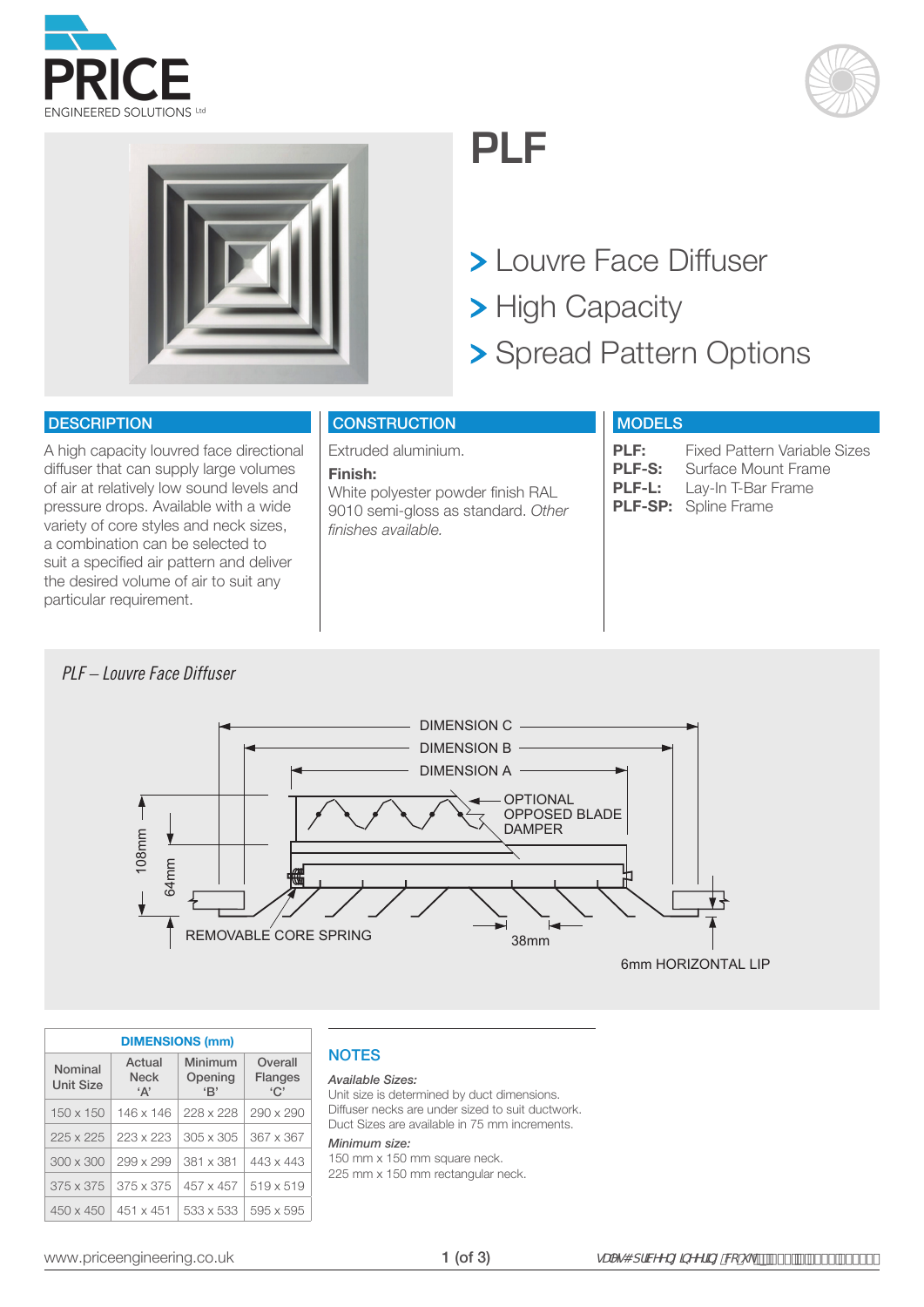# **PLF – CORE STYLES**

|       | Size (mm) |     |                       |  |  |  |  |  |  |  |
|-------|-----------|-----|-----------------------|--|--|--|--|--|--|--|
| 1-WAY | Core      | Min | <b>Max</b>            |  |  |  |  |  |  |  |
|       | 1A        |     |                       |  |  |  |  |  |  |  |
|       | 1B        |     | 225 x 150   900 x 835 |  |  |  |  |  |  |  |

| 3-WAY |                         | Size (mm) |                  |
|-------|-------------------------|-----------|------------------|
|       | Core                    | Min       | <b>Max</b>       |
| 不良土   | 3A1<br>A > B            |           |                  |
|       | 3A2<br>B < A<br>B > A/2 | 225 x 150 | 900 x 825        |
|       | 3B<br>$B = A/2$         | 300 x 150 | $900 \times 450$ |
| ∟×∟   | 3C                      | 225 x 150 | 900 x 825        |
|       | 3E<br>B < A/2           | 375 x 150 | 900 x 375        |

| 2-WAY | Size (mm) |           |                  |  |  |  |  |  |  |  |
|-------|-----------|-----------|------------------|--|--|--|--|--|--|--|
|       | Core      | Min       | Max              |  |  |  |  |  |  |  |
|       | 2A        |           |                  |  |  |  |  |  |  |  |
|       | 2B        | 225 x 150 | $900 \times 835$ |  |  |  |  |  |  |  |

|       | Size (mm) |                  |                  |  |  |  |  |  |  |
|-------|-----------|------------------|------------------|--|--|--|--|--|--|
| 4-WAY | Core      | Min              | Max              |  |  |  |  |  |  |
|       | 4B        | 225 x 150        | $900 \times 825$ |  |  |  |  |  |  |
|       | 4C        | 300 x 150        | $900 \times 750$ |  |  |  |  |  |  |
|       | 4E        | $375 \times 150$ | $900 \times 675$ |  |  |  |  |  |  |

| 2-WAY         |      | Size (mm) |            |
|---------------|------|-----------|------------|
| <b>CORNER</b> | Core | Min       | <b>Max</b> |
|               | 2C   |           |            |
|               | 2D   | 225 x 150 | 900 x 835  |
|               | 2E   |           |            |
|               | 2F   |           |            |

|      | <b>RETURN SELECTION DATA</b> |            |                |       |                          |                |                          |                |                |                |                |       |       |       |       |       |       |       |
|------|------------------------------|------------|----------------|-------|--------------------------|----------------|--------------------------|----------------|----------------|----------------|----------------|-------|-------|-------|-------|-------|-------|-------|
|      | 4-Way                        |            |                |       |                          |                |                          |                |                |                |                |       |       |       |       |       |       |       |
|      | (m <sup>3</sup> /s)          | Air Volume | 0.015          | 0.020 | 0.025                    | 0.030          | 0.040                    | 0.050          | 0.060          | 0.080          | 0.100          | 0.125 | 0.150 | 0.200 | 0.250 | 0.300 | 0.400 | 0.500 |
|      | $150 \times 150$             | Pa         | $\mathbf{1}$   | 3     | 5                        | 6              | 10                       | 15             | 22             |                |                |       |       |       |       |       |       |       |
|      |                              | dB(A)      | $\overline{a}$ | ٠     | $\overline{\phantom{a}}$ | $\overline{a}$ | $\overline{\phantom{a}}$ | 12             | 18             |                |                |       |       |       |       |       |       |       |
|      | 225 x 225                    | Pa         |                |       | 1                        | 1              | $\overline{2}$           | 3              | $\overline{4}$ | 6              | 9              |       |       |       |       |       |       |       |
|      |                              | dB(A)      |                |       | $\overline{\phantom{a}}$ | $\overline{a}$ | $\overline{a}$           | -              | ٠              | ٠              | ٠              |       |       |       |       |       |       |       |
| Size | 300 x 300                    | Pa         |                |       |                          |                | 1                        | $\overline{2}$ | $\overline{2}$ | 3              | $\overline{7}$ | 11    | 18    |       |       |       |       |       |
|      |                              | dB(A)      |                |       |                          |                | $\overline{\phantom{a}}$ |                |                |                |                | 14    | 23    |       |       |       |       |       |
|      | 375 x 375                    | Pa         |                |       |                          |                |                          |                | 1              | $\overline{2}$ | $\overline{4}$ | 8     | 12    | 24    |       |       |       |       |
|      |                              | dB(A)      |                |       |                          |                |                          |                | ٠              |                | ۰              | 10    | 17    | 23    |       |       |       |       |
|      | 450 x 450                    | Pa         |                |       |                          |                |                          |                |                | $\overline{2}$ | 4              | 6     | 9     | 15    | 22    | 36    | 63    | 98    |
|      |                              | dB(A)      |                |       |                          |                |                          |                |                |                |                | ÷     | 10    | 17    | 22    | 28    | 33    | 40    |

### KEY INFORMATION

Throw based on diffuser installed in a standard dropped ceiling. Pa = Static Pressure Drop dB(A) = Sound Pressure Level

*Supply data over the page.*